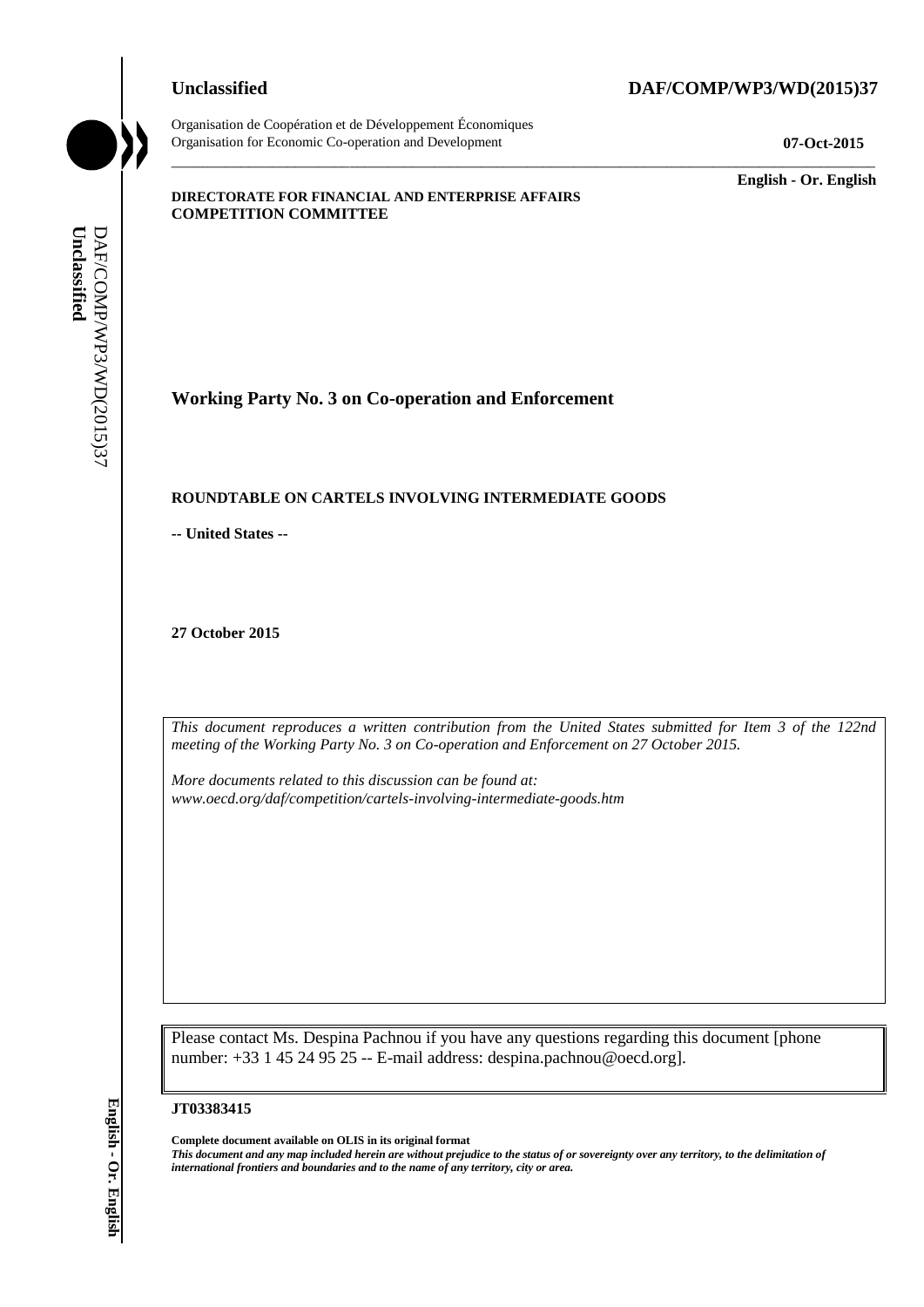## DAF/COMP/WP3/WD(2015)37

## **-- United States --**

1. The Sherman Act is the U.S. antitrust law governing cartels and cartel enforcement. Section 1 of the Sherman Act outlaws conspiracies "in restraint of trade or commerce . . . with foreign nations," which includes conspiracies in the flow of or substantially affecting U.S. import or export commerce. 15 U.S.C. § 1. The Antitrust Division of the U.S. Department of Justice (DOJ) enforces the Sherman Act through criminal and civil actions. The Foreign Trade Antitrust Improvements Act of 1982 (FTAIA) added Section 6a to the Sherman Act, which exempts from Section 1 conduct involving only export or wholly foreign commerce absent an adverse "direct, substantial, and reasonably foreseeable effect" on import commerce, export commerce of a U.S. exporter, or commerce within the United States. 15 U.S.C. § 6a(1).

2. Through civil enforcement actions under Section 5 of the Federal Trade Commission Act, the Federal Trade Commission (FTC) can pursue conduct that violates Section 1 of the Sherman Act. 15 U.S.C. § 45. The FTAIA also added to the FTC Act Section 5(a)(3), 15 U.S.C. § 45(a)(3), which closely parallels Section 6a.

3. The hypothetical scenario, which was circulated on July 22, describes a classic conspiracy to fix prices, in this case of a component, which is incorporated into finished electronic products. As a matter of long-standing U.S. practice, price fixing like this is prosecuted criminally by the DOJ. Accordingly, this submission focuses on the Sherman Act.

4. Some of the Sherman Act issues raised by the hypothetical scenario were the subject of two recent decisions by U.S. courts of appeals. The first, *United States v. Hsiung*, 778 F.3d 738 (9th Cir.), *cert. denied*, 135 S. Ct. 2837 (2015), affirmed criminal convictions obtained by the DOJ of a foreign manufacturer, two of its executives, and its U.S. subsidiary for fixing the price of LCD panels. The second, *Motorola Mobility LLC v. AU Optronics Corp.*,775 F.3d 816 (7th Cir.), *cert. denied*, 135 S. Ct. 2837 (2015), affirmed judgment against a U.S. company seeking damages for overcharges paid by its foreign subsidiaries for LCD panels and explained that its ruling would not block DOJ from seeking criminal or injunctive remedies.

5. In this submission, we consider U.S. antitrust law and our enforcement policy from the perspective of each of the three countries mentioned in the hypothetical.

## **1. Country A**

6. Assuming the United States is Country A in the hypothetical scenario, from that perspective, Alpha and Beta's conspiracy to fix the prices of Component X appears to be conduct involving U.S. export commerce. They manufacture Component X in the United States and sell it to integrators outside the United States. Accordingly, the DOJ would focus on whether the "direct, substantial, and reasonably foreseeable effect" specified in Section 6a exists. For example, we would investigate whether the price increase in Component X directly, substantially, and reasonably foreseeably affected commerce in the finished electronic products imported into the United States. But in the hypothetical scenario, there is no indication that the finished electronic products incorporating price-fixed Component X were sold in, or for delivery to, the United States or that there were any other adverse effects on U.S. commerce. Thus, on these limited facts, the DOJ would not bring an enforcement action.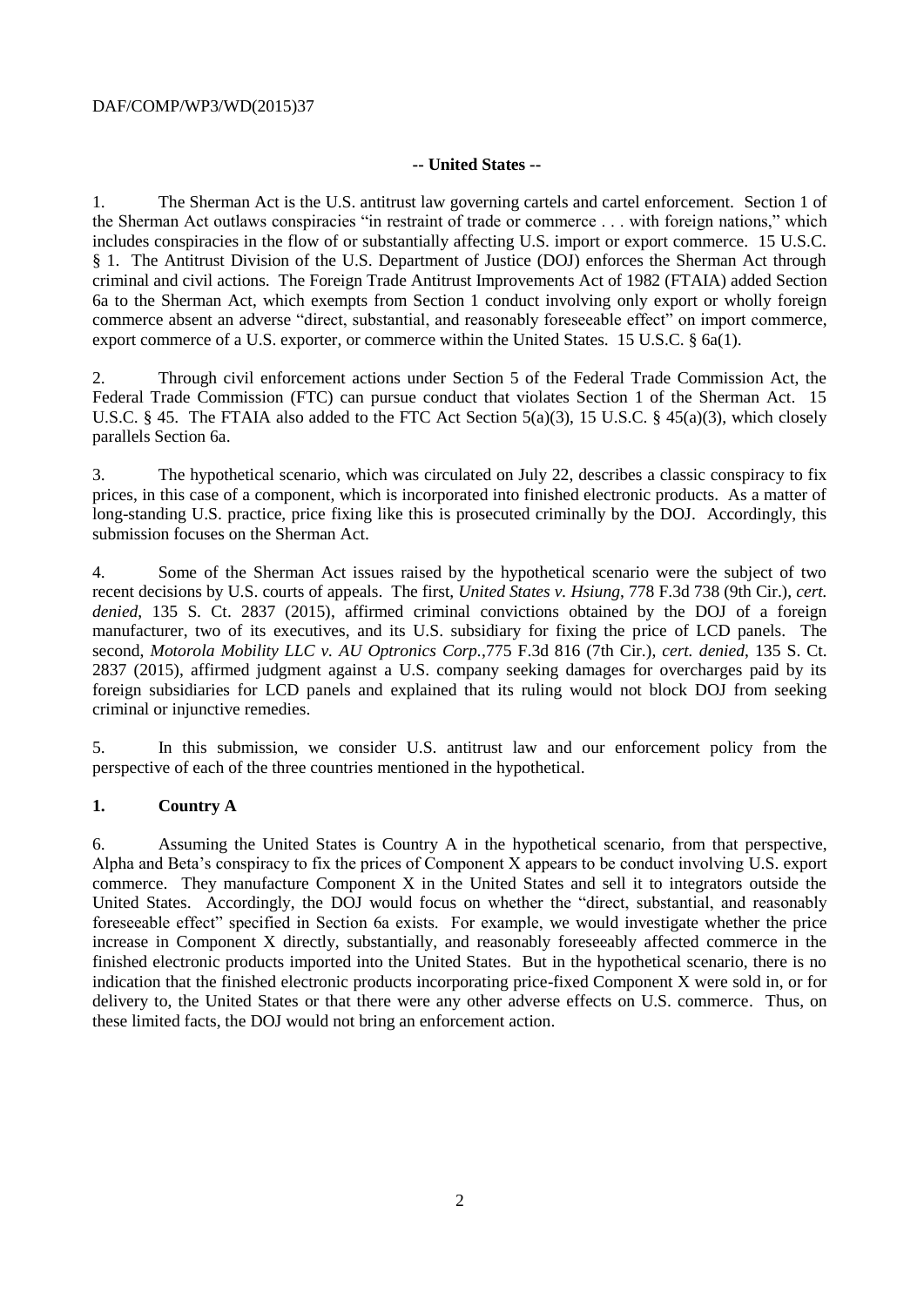# **2. Country B**

7. Assuming the United States is Country B, Alpha and Beta's conspiracy to fix the prices of Component X appears to be conduct involving U.S. import commerce. They manufacture Component X outside the United States and sell to, or for delivery to, integrators located inside the United States. Accordingly, the conduct is prohibited by Section 1 as a conspiracy in restraint of "trade . . . with foreign nations." And Section 6a would not exempt this conspiracy from U.S. antitrust law because Section 6a is limited to conduct involving non-import foreign commerce. *Hsiung*, 778 F.3d at 751; *Motorola*, 775 F.3d at 818. In exercising its prosecutorial discretion, the DOJ would consider all the relevant circumstances, including the amount of harm to U.S. commerce and U.S. purchasers and the need to deter similar anticompetitive conduct in the future. In this scenario, the conspiracy harms U.S. import commerce and U.S. integrators. On the limited facts here, the DOJ would likely bring a criminal enforcement action.

8. Alpha and Beta cannot escape the reach of U.S. antitrust law by carrying out their conspiracy to fix the price of U.S. imports entirely outside the United States. "Section One of the Sherman Act applies to wholly foreign conduct which has an intended and substantial effect in the United States." *United States v. Nippon Paper Indus. Co., Ltd.*, 109 F.3d 1, 9 (1st Cir. 1997) (citing *Hartford Fire Ins. Co. v. California,*  509 U.S. 764 (1993)). Therefore, whether U.S. antitrust law applies would not necessarily depend on whether Alpha and Beta attended price-fixing meetings in the United States.

9. But if Alpha and Beta did carry out the conspiracy in the United States by, for example, attending meetings, marketing to clients, or making sales calls in the United States, then the conduct is not wholly foreign because one or more of the conspirators acted in furtherance of the conspiracy in the United States. And those acts in the United States can be attributed to all the conspiracy's members because a Sherman Act "conspiracy is a partnership in crime; and an 'overt act of one partner may be the act of all.'" *United States v. Socony-Vacuum Oil Co.*, 310 U.S. 150, 253-54 (1940). Thus, in our view, a separate showing of an "intended and substantial effect in the United States" would not be required given the acts in the United States. Section 1 would only require the showing of a nexus with U.S. commerce, including that the conspiracy was in the flow of or substantially affected U.S. commerce.

10. The DOJ would likely pursue criminal sanctions against Alpha, Beta, and their culpable officers and employees. The DOJ's primary goal is to achieve criminal sentences that fairly reflect the offense's harm and the need for deterrence. Following the U.S. Sentencing Guidelines, the DOJ would seek criminal fines based on the volume of each corporation's commerce that was affected by the conspiracy. Specifically, subject to adjustments for culpability and cooperation, each corporation's base fine for purposes of the guidelines would be 20 percent of its sales of Component X during the conspiracy period.

11. In negotiating plea agreements or making sentencing recommendations, the DOJ would include all the relevant circumstances, including the final destination of finished products containing Component X, the extent to which the cost of Component X was passed along to the integrators' customers located abroad, and sanctions imposed by other jurisdictions. The sentencing court would ultimately determine the criminal fine after considering the sentencing guidelines, the DOJ's recommendation, the terms of the plea agreement if applicable, and any other relevant circumstances.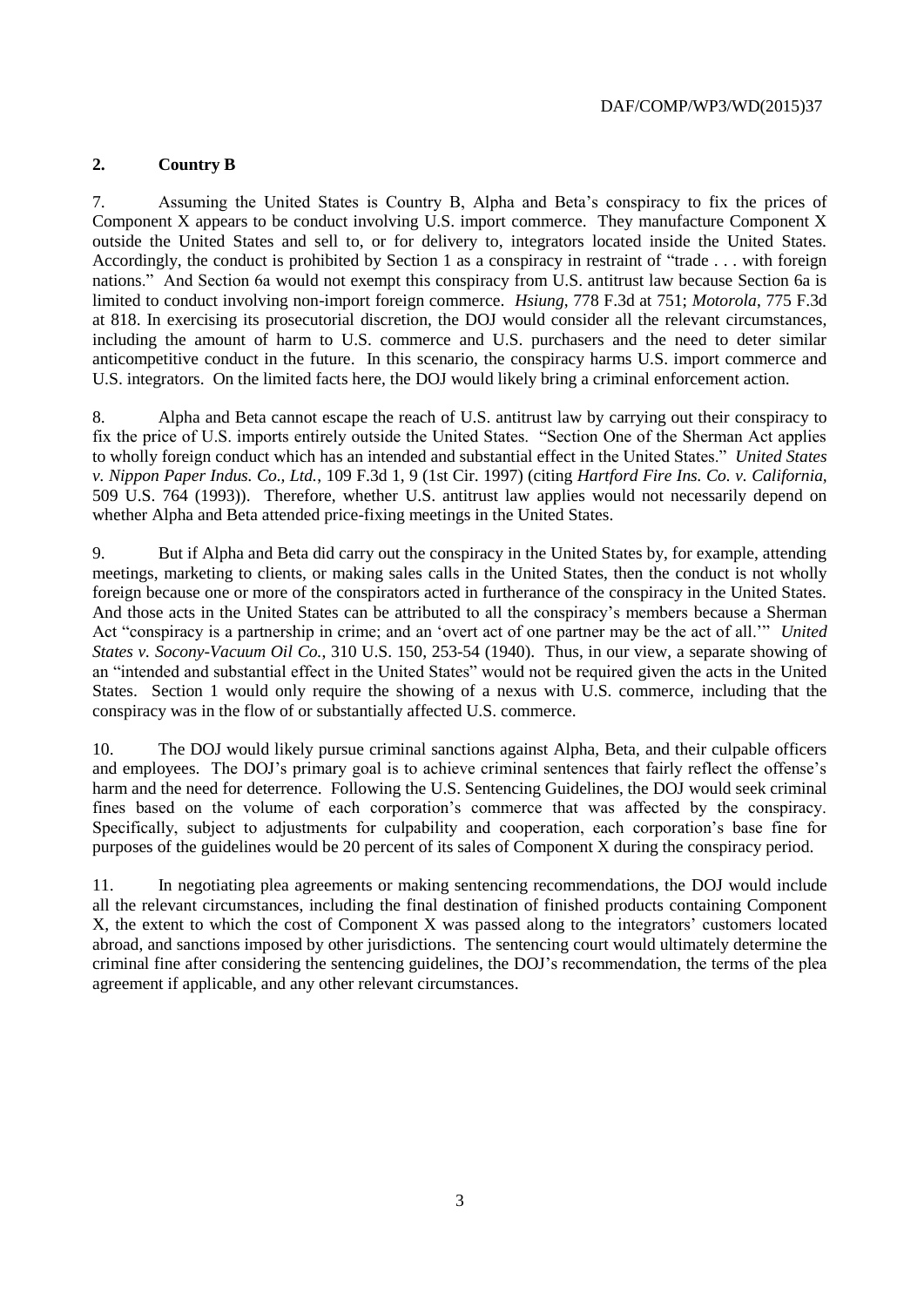## DAF/COMP/WP3/WD(2015)37

# **3. Country C**

12. Assuming the United States is Country C, Alpha and Beta's conspiracy to fix the prices of Component X appears to be conduct involving wholly foreign commerce, that is, commerce between Country A and Country B. Such conduct can constitute a conspiracy in restraint of "trade . . . with foreign nations" in violation of Section 1 if the conduct sufficiently affects U.S. import commerce. To determine whether Section 6a exempts the conduct, the DOJ would focus on whether the conduct has a direct, substantial, and reasonably foreseeable effect on import commerce in finished electronic products incorporating the price-fixed Component X.

13. The circumstance that the price-fixed component was first sold to integrators in Country B, where it was incorporated into finished electronic products which were then sold in, or for delivery to, the United States would not render indirect an effect on import commerce in those products. *See Hsiung*, 778 F.3d at 758-60. Nor would the circumstance that the finished products were sold around the world or that Alpha and Beta were unaware or indifferent to whether the finished products were sold in the United States render insubstantial or not reasonably foreseeable the effect on import commerce. In this context, substantiality is not a question of proportion. So long as the effect on U.S. commerce was not insignificant, even if smaller than the effect outside the United States, it is substantial. And reasonable foreseeability is an objective standard, which asks not whether the conspirators actually foresaw the effect, but rather whether a reasonable person would foresee the effect on U.S. commerce.

14. Of course, evidence that the conspirators actually expected their conduct to cause an effect on commerce in the finished products would help to show that a direct, substantial, and reasonably foreseeable effect existed. Such evidence might include Alpha and Beta's contacts with purchasers in the United States, including negotiations regarding Component X pricing, as well as Alpha and Beta's discussing market conditions and tracking sales of the finished products in the United States. But the presence or absence of such evidence would not fundamentally alter the analysis. Likewise, whether the integrators are wholly owned subsidiaries of the finished-product purchasers in the United States would not fundamentally alter the analysis.

15. As explained in the Country B section above, whether Alpha and Beta attended price-fixing meetings in the United States is not determinative. If one or more conspirators took actions in the United States to further the conspiracy, however, a U.S. enforcement action would not be an application of the Sherman Act to wholly foreign conduct, even if a particular defendant's actions were all taken outside the United States.

16. In exercising its prosecutorial discretion, the DOJ would consider all the relevant circumstances, including the amount of harm to U.S. commerce and U.S. purchasers and the need for deterrence. In this scenario, the conspiracy harms U.S. import commerce in finished electronic products and U.S. purchasers of those products. If Country B, whose upstream integrators were also harmed, brought an enforcement action and obtained sanctions, the DOJ would consider those sanctions when weighing the need for deterrence. But the existence of foreign sanctions would not preclude U.S. enforcement action. On the limited facts here, assuming sufficient proof of the specified effect on import commerce, the DOJ would likely bring a criminal enforcement action.